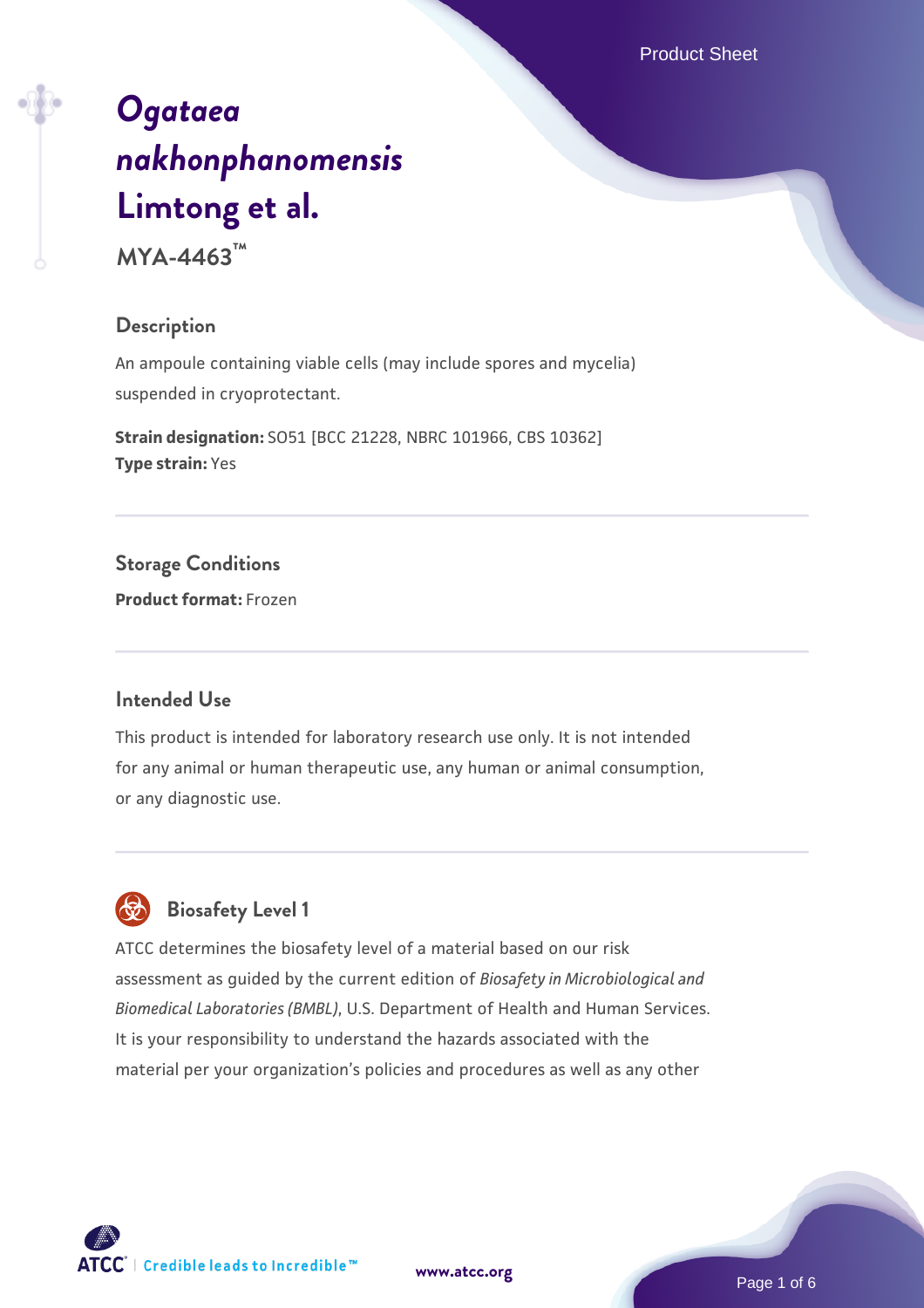applicable regulations as enforced by your local or national agencies.

ATCC highly recommends that appropriate personal protective equipment is always used when handling vials. For cultures that require storage in liquid nitrogen, it is important to note that some vials may leak when submersed in liquid nitrogen and will slowly fill with liquid nitrogen. Upon thawing, the conversion of the liquid nitrogen back to its gas phase may result in the vial exploding or blowing off its cap with dangerous force creating flying debris. Unless necessary, ATCC recommends that these cultures be stored in the vapor phase of liquid nitrogen rather than submersed in liquid nitrogen.

# **Certificate of Analysis**

For batch-specific test results, refer to the applicable certificate of analysis that can be found at www.atcc.org.

# **Growth Conditions**

**Medium:**  [ATCC Medium 200: YM agar or YM broth](https://www.atcc.org/-/media/product-assets/documents/microbial-media-formulations/2/0/0/atcc-medium-200.pdf?rev=ac40fd74dc13433a809367b0b9da30fc) **Temperature:** 20-25°C

# **Handling Procedures**

**Frozen ampoules** packed in dry ice should either be thawed immediately or stored in liquid nitrogen. If liquid nitrogen storage facilities are not available, frozen ampoules may be stored at or below -70°C for approximately one week. **Do not under any circumstance store frozen ampoules at refrigerator**



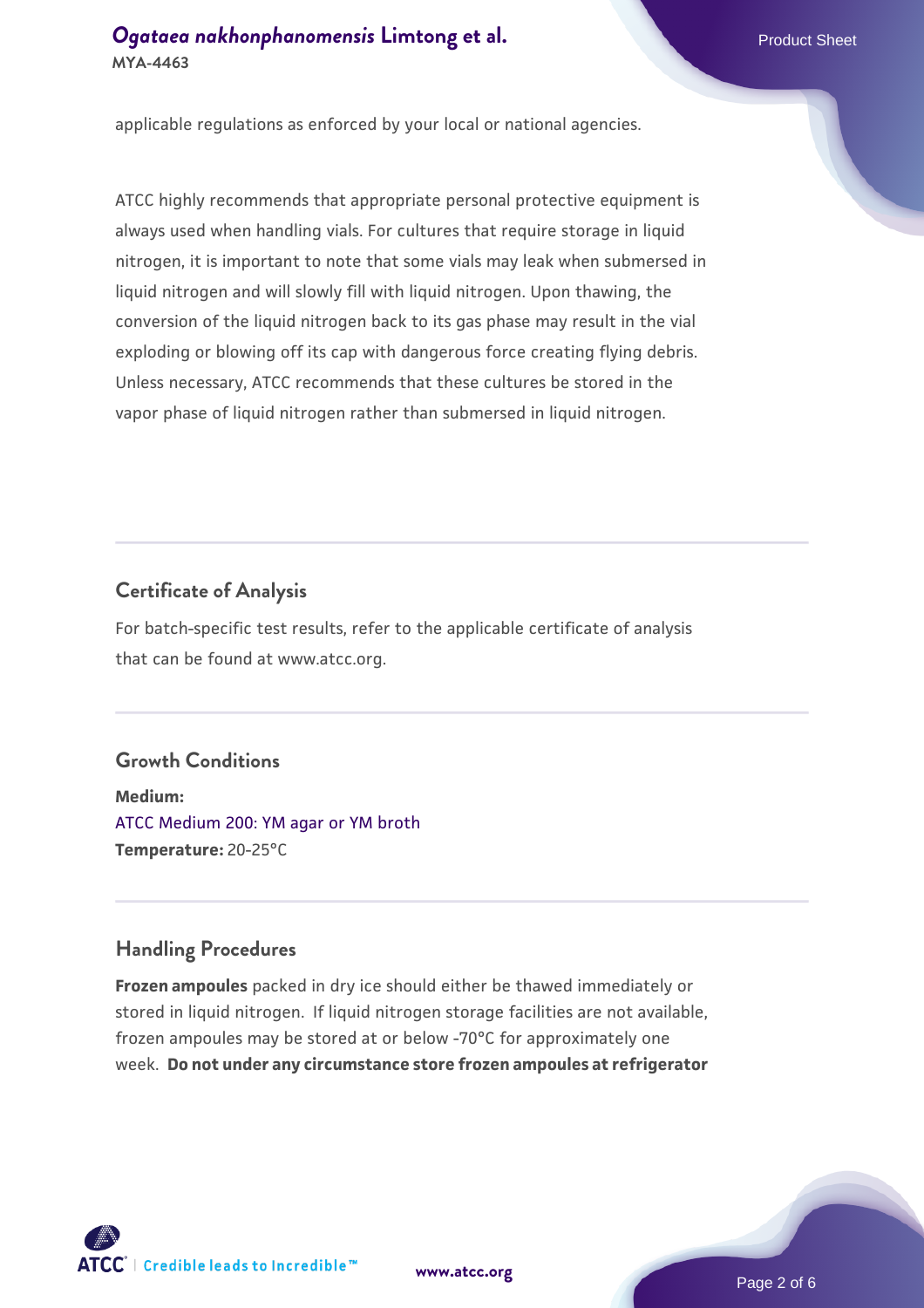**freezer temperatures (generally -20°C).** Storage of frozen material at this temperature will result in the death of the culture.

1. To thaw a frozen ampoule, place in a **2530 °C** water bath, until just thawed (**approximately 5 minutes**). Immerse the ampoule just sufficient to cover the frozen material. Do not agitate the ampoule.

2. Immediately after thawing, wipe down ampoule with 70% ethanol and aseptically transfer 10 microliter (or any amount desired up to all) of the content onto a plate or broth with medium recommended.

3. Incubate the inoculum/strain at the temperature and conditions recommended.

4. Inspect for growth of the inoculum/strain regularly. The sign of viability is noticeable typically after 1-2 days of incubation. However, the time necessary for significant growth will vary from strain to strain.

### **Notes**

Colonies white and mucoid Thermotolerant, methylotrophic yeast.

Additional, updated information on this product may be available on the ATCC web site at www.atcc.org.

# **Material Citation**

If use of this material results in a scientific publication, please cite the material in the following manner: *Ogataea nakhonphanomensis* Limtong et al. (ATCC MYA-4463)

### **References**

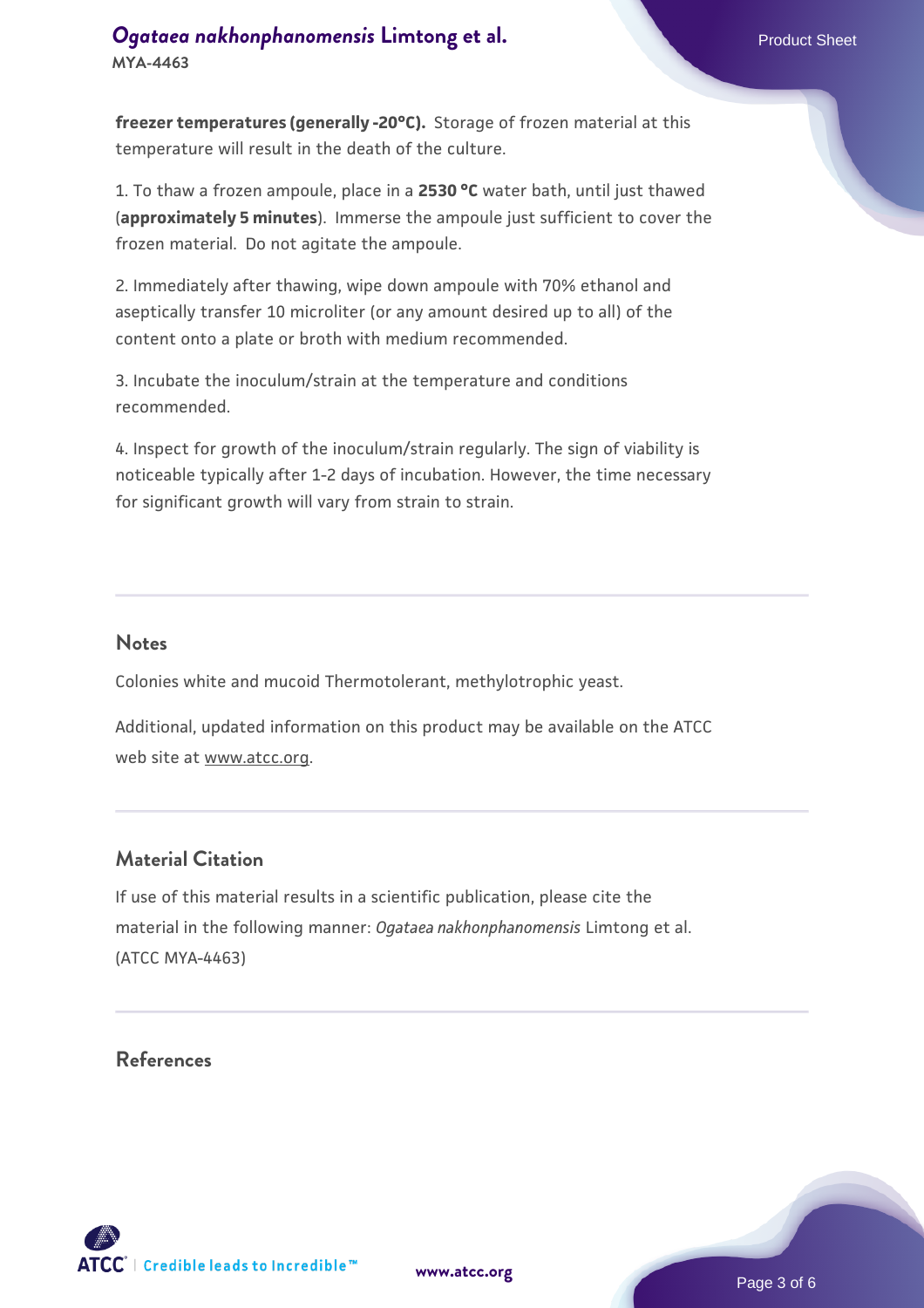References and other information relating to this material are available at www.atcc.org.

### **Warranty**

The product is provided 'AS IS' and the viability of ATCC® products is warranted for 30 days from the date of shipment, provided that the customer has stored and handled the product according to the information included on the product information sheet, website, and Certificate of Analysis. For living cultures, ATCC lists the media formulation and reagents that have been found to be effective for the product. While other unspecified media and reagents may also produce satisfactory results, a change in the ATCC and/or depositor-recommended protocols may affect the recovery, growth, and/or function of the product. If an alternative medium formulation or reagent is used, the ATCC warranty for viability is no longer valid. Except as expressly set forth herein, no other warranties of any kind are provided, express or implied, including, but not limited to, any implied warranties of merchantability, fitness for a particular purpose, manufacture according to cGMP standards, typicality, safety, accuracy, and/or noninfringement.

### **Disclaimers**

This product is intended for laboratory research use only. It is not intended for any animal or human therapeutic use, any human or animal consumption, or any diagnostic use. Any proposed commercial use is prohibited without a license from ATCC.

While ATCC uses reasonable efforts to include accurate and up-to-date information on this product sheet, ATCC makes no warranties or representations as to its accuracy. Citations from scientific literature and patents are provided for informational purposes only. ATCC does not warrant



**[www.atcc.org](http://www.atcc.org)**

Page 4 of 6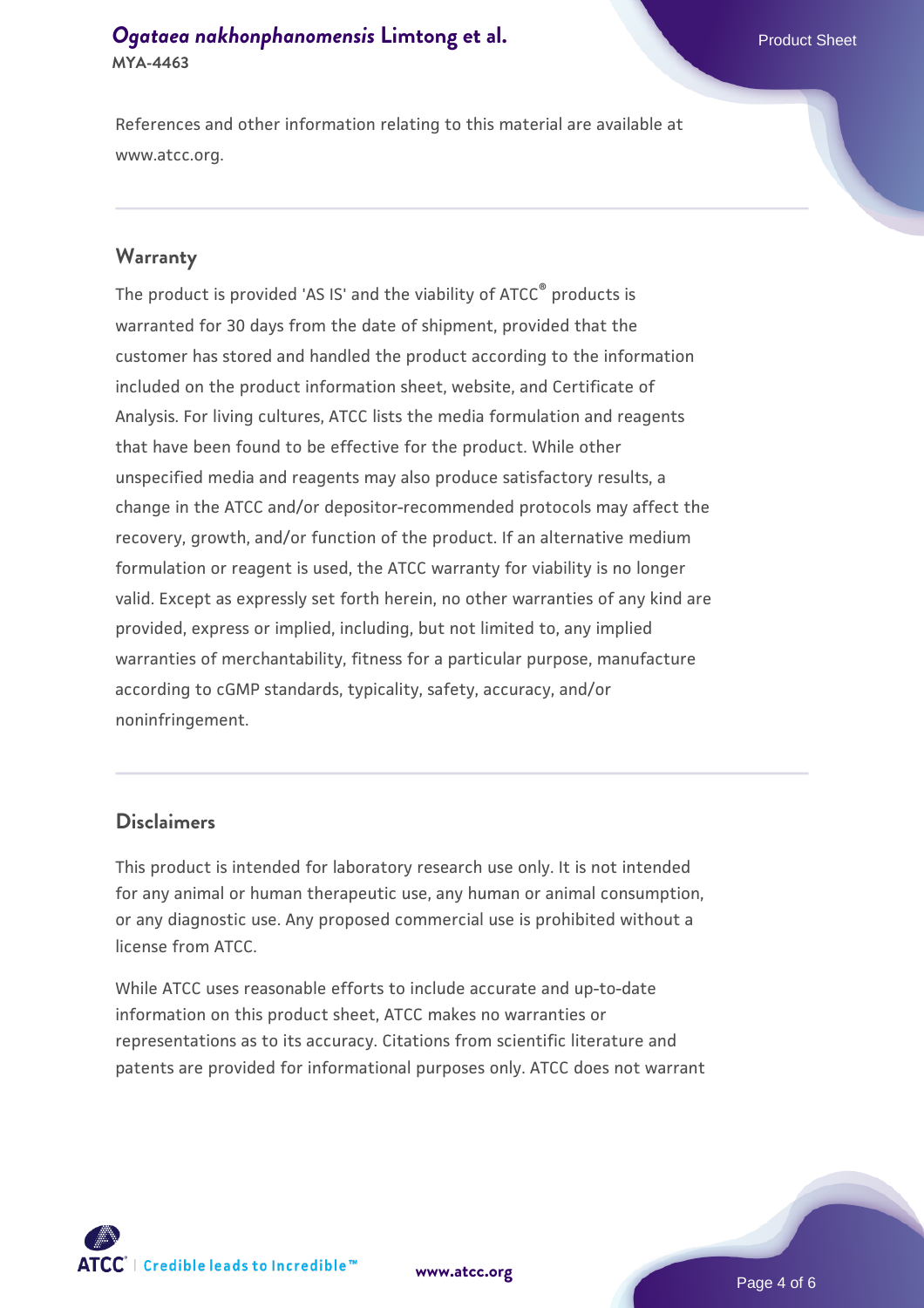that such information has been confirmed to be accurate or complete and the customer bears the sole responsibility of confirming the accuracy and completeness of any such information.

This product is sent on the condition that the customer is responsible for and assumes all risk and responsibility in connection with the receipt, handling, storage, disposal, and use of the ATCC product including without limitation taking all appropriate safety and handling precautions to minimize health or environmental risk. As a condition of receiving the material, the customer agrees that any activity undertaken with the ATCC product and any progeny or modifications will be conducted in compliance with all applicable laws, regulations, and guidelines. This product is provided 'AS IS' with no representations or warranties whatsoever except as expressly set forth herein and in no event shall ATCC, its parents, subsidiaries, directors, officers, agents, employees, assigns, successors, and affiliates be liable for indirect, special, incidental, or consequential damages of any kind in connection with or arising out of the customer's use of the product. While reasonable effort is made to ensure authenticity and reliability of materials on deposit, ATCC is not liable for damages arising from the misidentification or misrepresentation of such materials.

Please see the material transfer agreement (MTA) for further details regarding the use of this product. The MTA is available at www.atcc.org.

# **Copyright and Trademark Information**

© ATCC 2021. All rights reserved. ATCC is a registered trademark of the American Type Culture Collection.

### **Revision**

This information on this document was last updated on 2021-05-20

### **Contact Information**



**[www.atcc.org](http://www.atcc.org)**